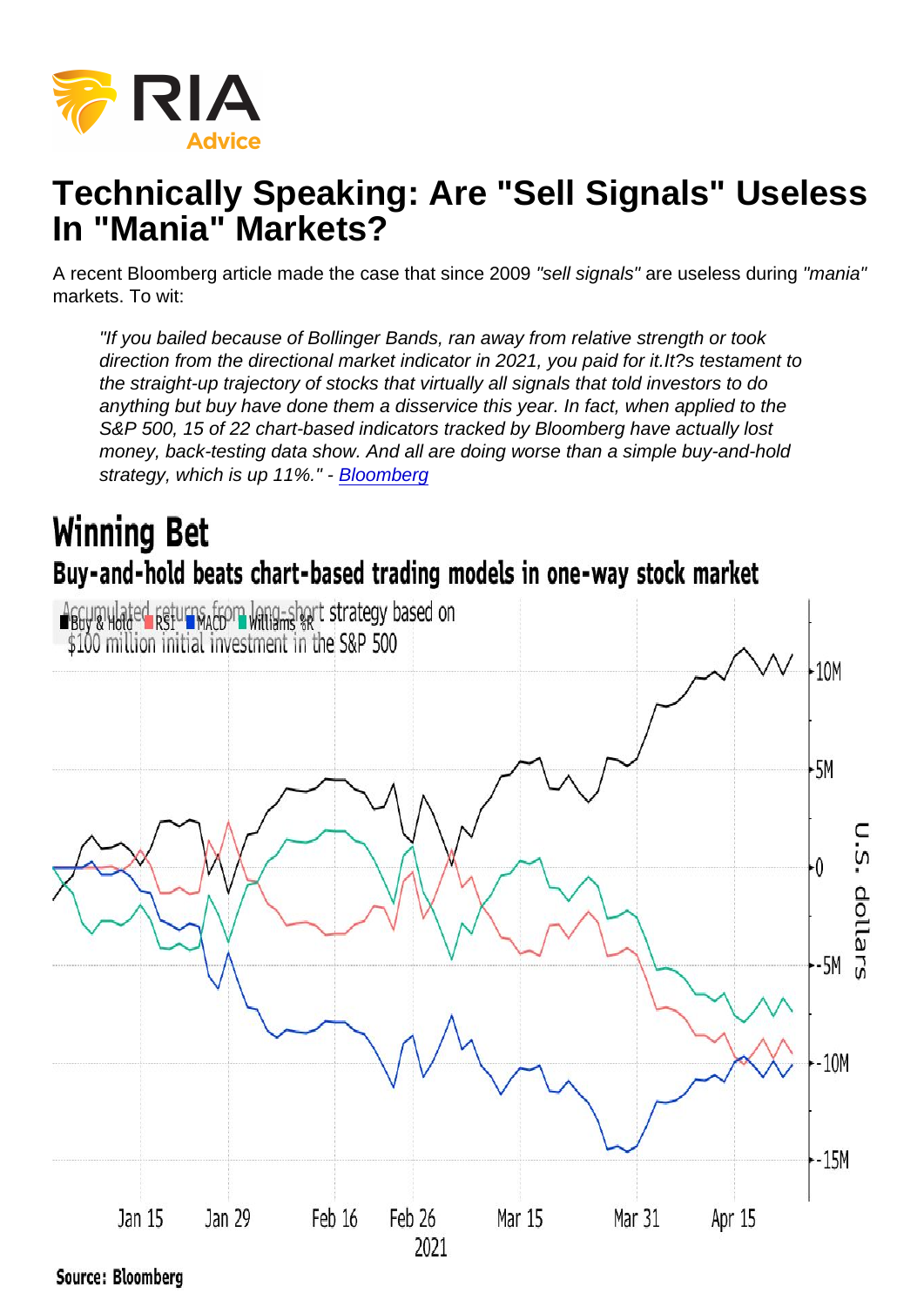Note: "Bloomberg?s back-testing model purchases the S&P 500 when an indicator signals a 'buy' and holds it until the system generates a 'sell.' The index gets sold, and a short position established, until a buy is triggered." See, you should "buy and hold" invest, right?

### Investing Based On Hindsight

Bloomberg goes on the clarify essential points.

"Of course, few investors employ technical studies in isolation, and even when they do, they rarely rely on a single charting technique to inform decisions. But if anything, the exercise is a reminder of the futility of calling a market top  $\qquad$  in a year when the journey has basically been a one-way trip." - Bloomberg

In the short term, which can even include a 12-year bull market cycle, there are periods where "buy and hold" investing outperforms any other form of asset management. The problem is that you only know for sure that "buy and hold" was the proper strategy in hindsight. Most only have a limited amount of time to invest for retirement for investors, so "getting it right" largely depends on two factors.

- 1. When you start your investing process; and
- 2. Avoiding major drawdowns

With the vast amount of individuals already vastly under-saved, the current ?bear market? cycle will reveal the full extent of the ?[retirement crisis?](https://realinvestmentadvice.com/retirees-face-a-pension-crisis-of-their-own/) silently lurking in the shadows. The Fed, Government bailouts, and low interest rates can?t fix this problem.

Such isn?t just about the ?baby boomers,? either. Millennials are haunted by the same problems as their prospects of ?economic prosperity? get set back years. But here is the real problem for ?baby boomers.?

#### Crashes Matter

Financial advisors regularly tell clients that the market grew 6% annually since 1900. Therefore, that is what returns will be in the future. The chart below shows \$100,000 invested at 6% annually from 2000 or 2007.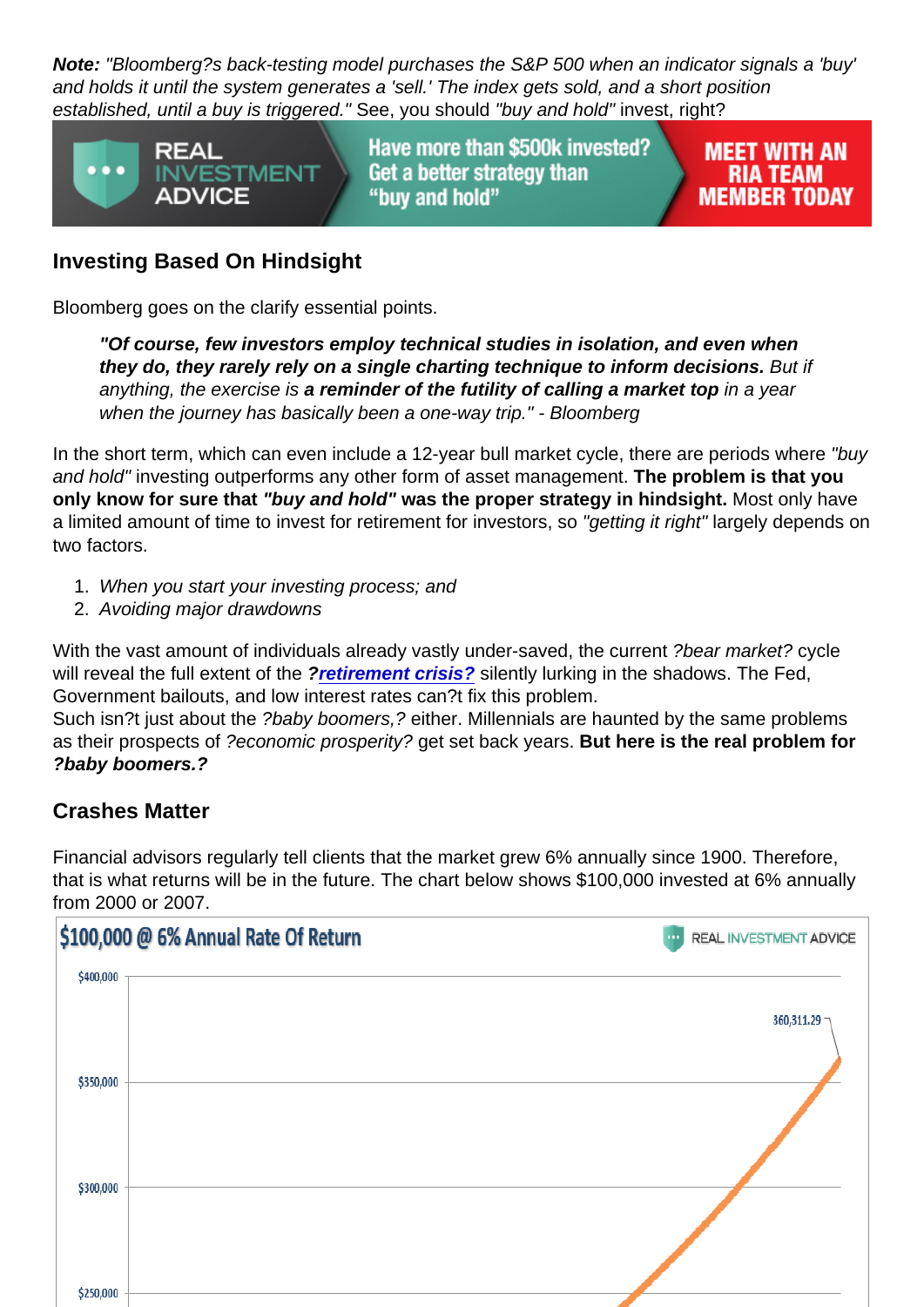Unfortunately, it didn?t work out that way. During the past 20-years, the annual return for stocks has been just 4.96% annualized. Since the peak of 2007, returns have annualized roughly 8.14%. Over the next decade, current valuations suggest average returns will return to 2% or less.

For boomers who start in 2000, whose financial plans assume high return rates to offset a savings shortfall, they are now well short of their retirement goals. For those who started in 2007 they finally got back on track this year. The question is can they keep it?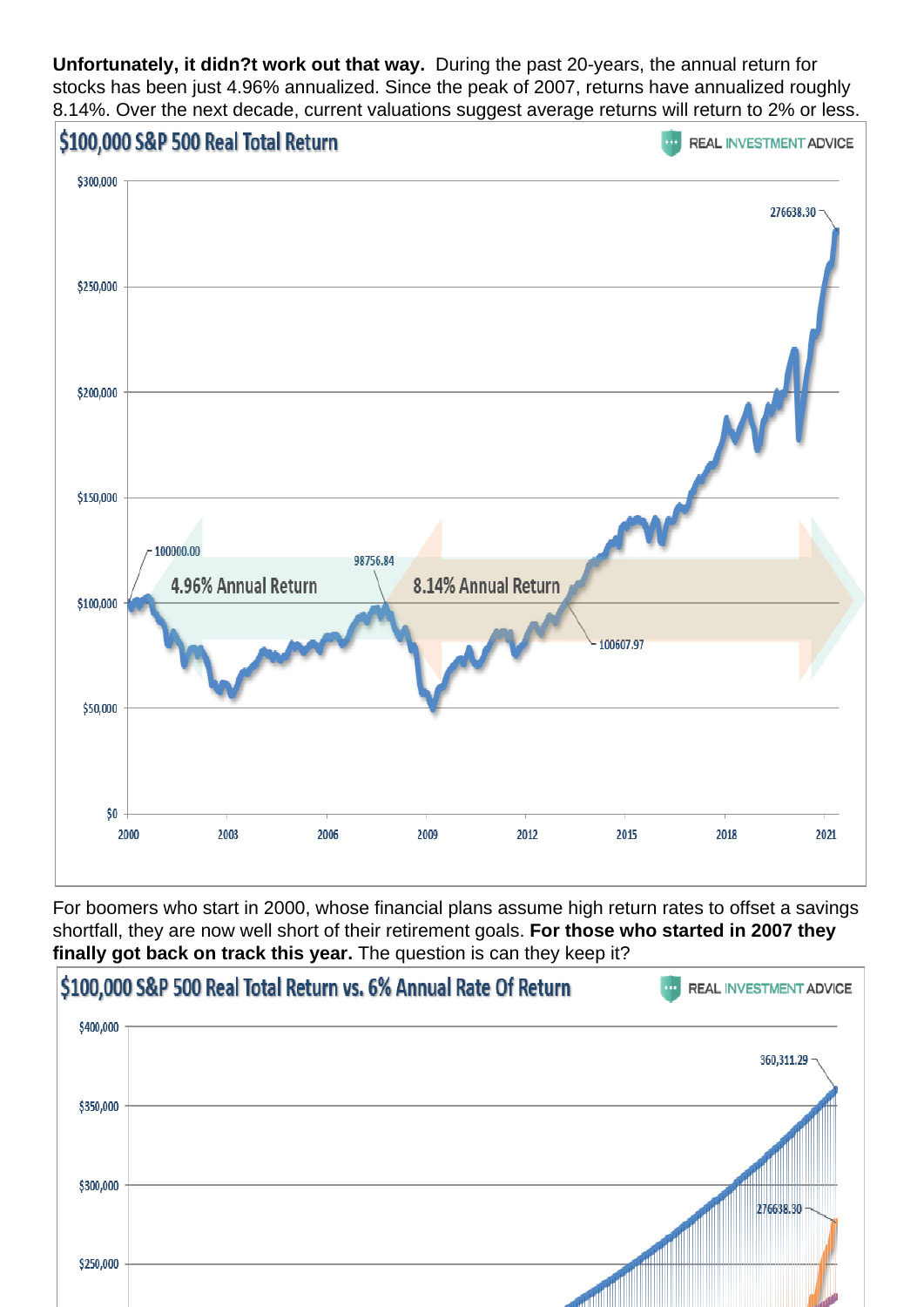Unfortunately, investment returns are far worse, as a vast majority of fully-invested individuals in 2007 liquidated out of the market by the end of 2008. It took years before they returned to the market. As such, actual returns are vastly different than what the index suggests. Here is the sequence of events by age:

- 1. 30?s: In 1980, the ?baby boomer? generation is working, saving, and investing during the ?80-?90s bull market.
- 2. 50?s: From 2000 to 2002, the ?Dot.Com? crash cuts investments by 50%.
- 3. 53-57: From 2003-2007, the market grows savings back to breakeven.
- 4. 57-58: The 2008 ?Financial Crisis? wipes out 100% of the gains of the previous bull market and resets savings values back to 1995 levels.
- 5. 58-63: From 2009-2013, financial markets rose, growing savings back to the turn of the century.
- 6. 63-71: In 2021, investors finally made some progress towards their retirement goals.

Today, for most individuals heading into retirement, the importance of "mean-reverting events" should not be dismissed.

## A Simple Backtest

To successfully invest for the long-term requires the avoidance of the destruction caused by crashes. Such is where even the most basic forms of technical analysis can supplement a good portfolio allocation strategy. Using [Portfolio Visualizer,](https://www.portfoliovisualizer.com/) I show a simplistic backtest of a switching model from stocks (SPY) to bonds (TLT.)

"Tactical asset allocation model results from Aug 2002 to Apr 2021 for SPDR S&P 500 ETF Trust (SPY) is a function of a 10 calendar month simple moving average and 15 calendar month simple moving average crossover. The tactical asset allocation model is invested in the S&P 500 index when the short moving average is greater than or equal to the long moving average. Otherwise, the portfolio is invested in iShares 20+ Year Treasury Bond ETF (TLT)."

I used this time frame to capture:

- The post "Dot.com" crash bull market,
- The "Financial Crisis" bear market,
- And the 12-year Central Bank infused "one-way" bull market.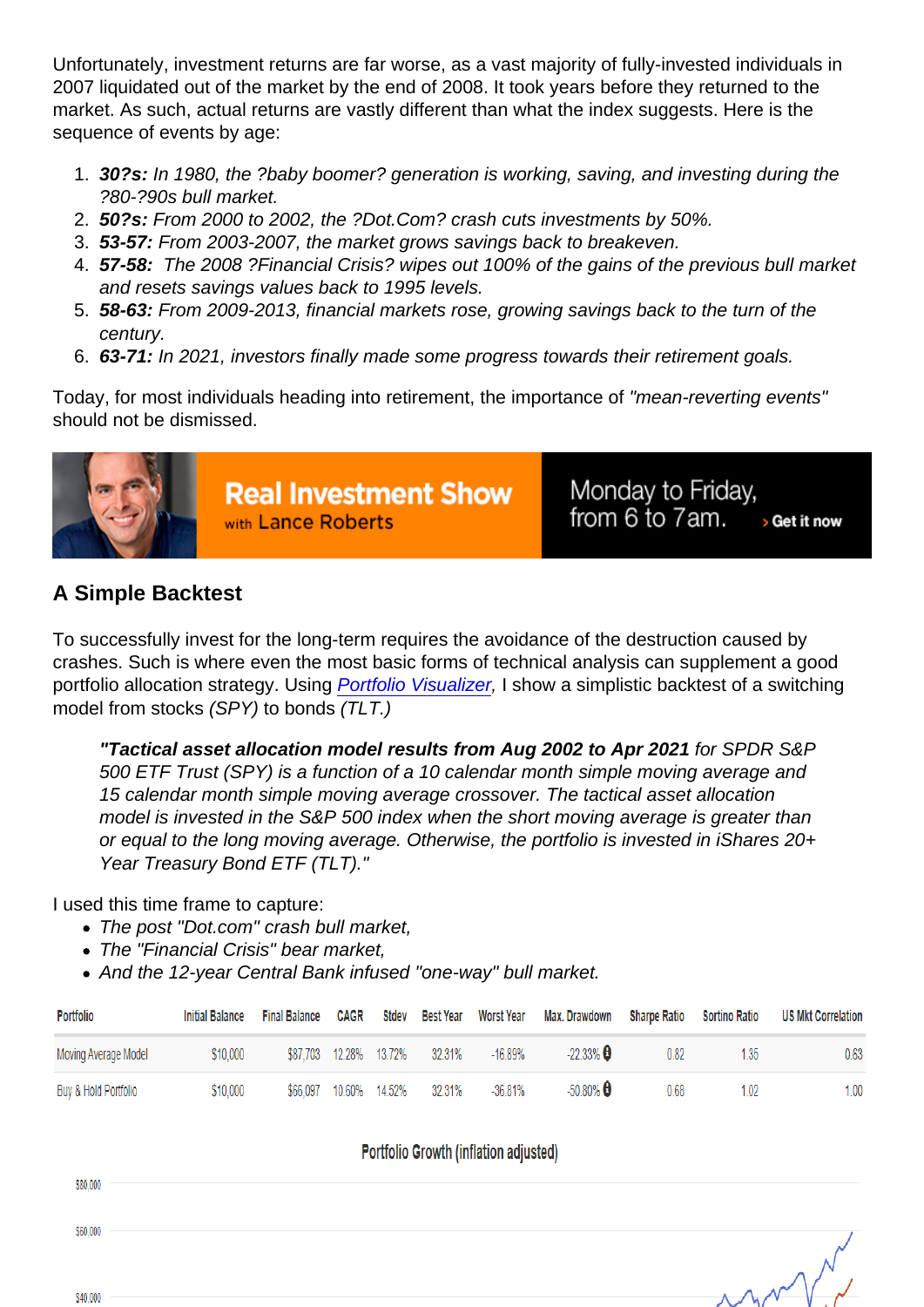Portfolio Visualizer illustrates the annual returns and volatility:

#### Just An Example

Importantly, this is just an example of how technical analysis can improve returns over a "buy and hold" strategy during full-market cycles. During a bull cycle, "buy and hold" will outperform. However, as stated, you won't know when that has changed until it is too late. For example, an individual runs 100 stop signs without consequence and saves an hour driving to work. It is easy to assume that such activity is "risk-free" because no negative outcome has occurred. On the 101st event, the driver is hit and killed. Was applying the brakes and paying attention to the risk worth avoiding the eventual outcome? The same applies to the markets. Just because there has been no consequence to investors taking on excess risk over the last 12-years doesn't mean there won't be.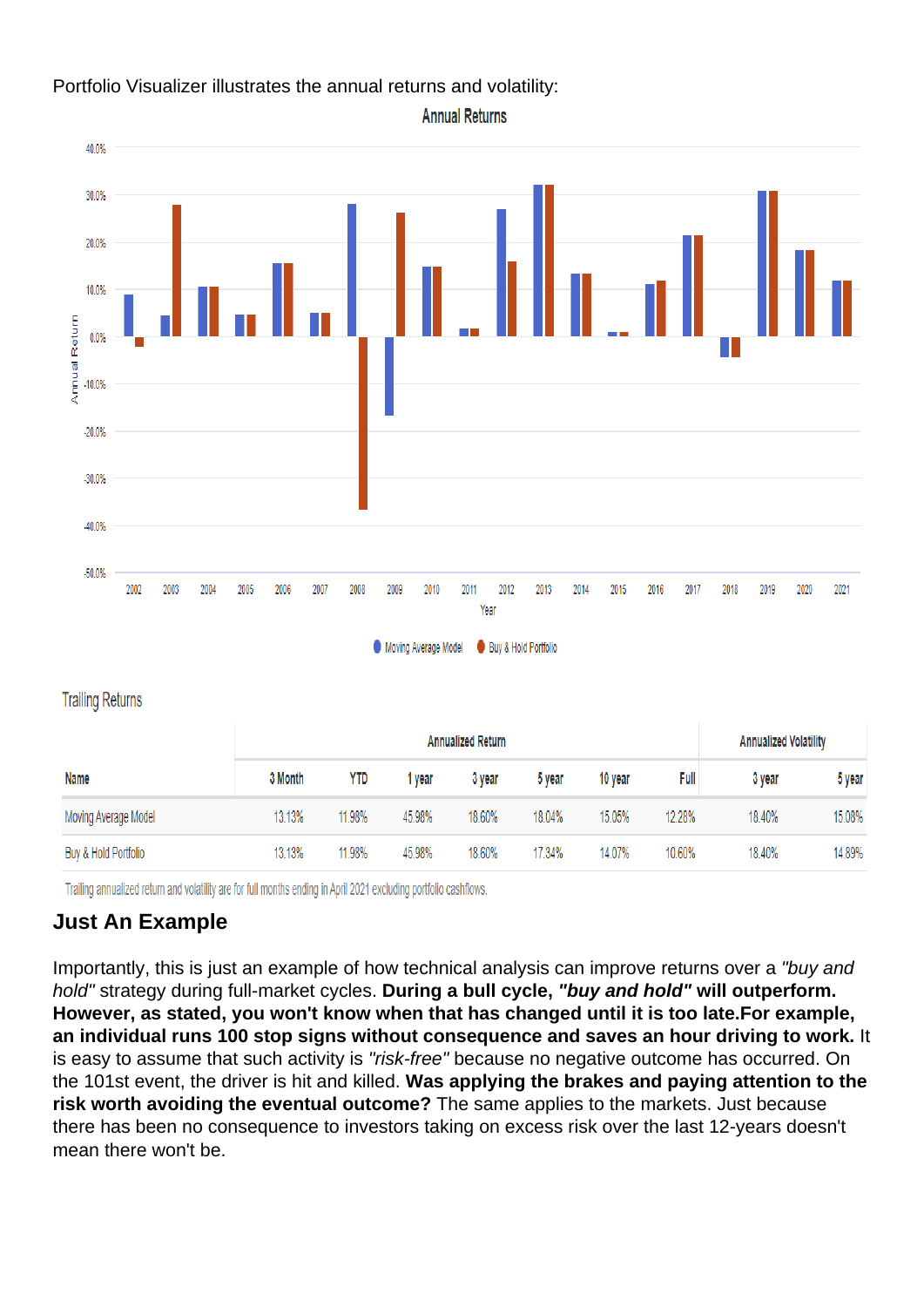#### Risks Are Mounting

"The temptation to book profits and bail is getting hard to resist after the S&P 500?s best 12-month rally since the 1930s. Increasing the anxiety are a mountain of charts signaling a market that?s stretched to its limits." - Bloomberg

Bloomberg is correct. Numerous measures are suggesting "risk" far outpaces "reward" currently. But technically, the market remains in a bullish trend for now. How do you navigate such a market safely? It is essential to understand that no one ever said you must be 100% allocated to equity risk at all times. The chart below shows three allocation models since 1999: 100% Stocks, 60% Stocks and 40% Bonds, and 1 00% Bonds.